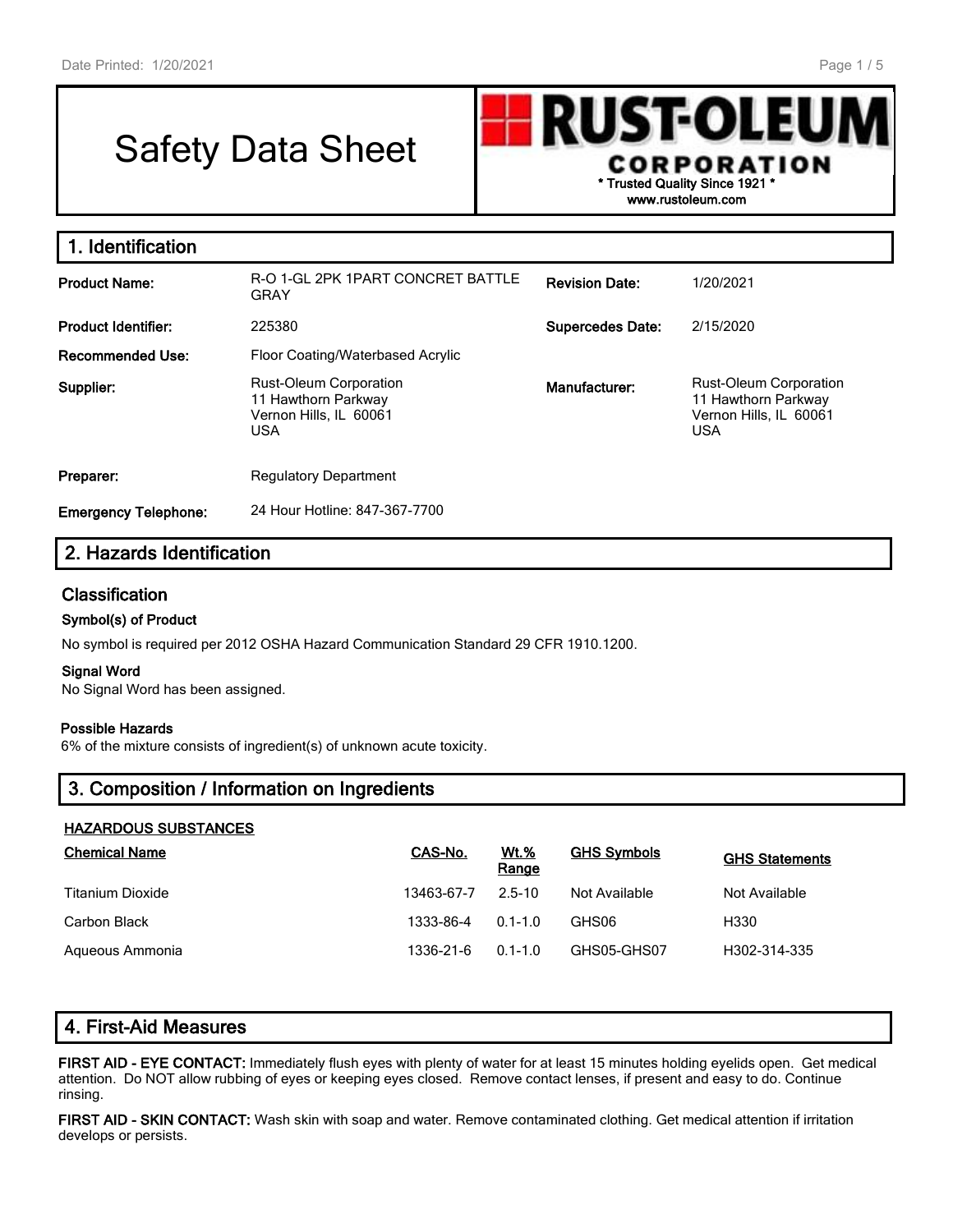**FIRST AID - INHALATION:** Remove to fresh air. If not breathing, give artificial respiration. If breathing is difficult, give oxygen. Get immediate medical attention. Do NOT use mouth-to-mouth resuscitation. If you experience difficulty in breathing, leave the area to obtain fresh air. If continued difficulty is experienced, get medical assistance immediately.

**FIRST AID - INGESTION:** Swallowing less than an ounce will not cause significant harm. For larger amounts, do not induce vomiting, but give one or two glasses of water to drink and get medical attention. If swallowed, do not induce vomiting. If victim is conscious and alert, give 2 to 4 cupfuls of water or milk. Call a physician or poison control center immediately. Never give anything by mouth to an unconscious person. Treat symptomatically and supportively. If swallowed, rinse mouth with water. If feeling unwell, get medical attention.

# **5. Fire-Fighting Measures**

**EXTINGUISHING MEDIA:** Alcohol Film Forming Foam, Carbon Dioxide, Dry Chemical, Dry Sand, Water Fog

**UNUSUAL FIRE AND EXPLOSION HAZARDS:** Keep containers tightly closed. FLASH POINT IS TESTED TO BE GREATER THAN 200 DEGREES F. No unusual fire or explosion hazards noted.

**SPECIAL FIREFIGHTING PROCEDURES:** Water may be used to cool closed containers to prevent buildup of steam. If water is used, fog nozzles are preferred.

**Special Fire and Explosion Hazard (Combustible Dust):** No Information

#### **6. Accidental Release Measures**

**STEPS TO BE TAKEN IF MATERIAL IS RELEASED OR SPILLED:** If spilled, contain spilled material and remove with inert absorbent. Dispose of contaminated absorbent, container, and unused contents in accordance with local, state, and federal regulations. Do not incinerate closed containers

## **7. Handling and Storage**

**HANDLING:** Wash thoroughly after handling. Wash hands before eating. Remove contaminated clothing and launder before reuse. Use only with adequate ventilation. Follow all SDS and label precautions even after container is emptied because it may retain product residues. Avoid breathing fumes, vapors, or mist. Avoid contact with eyes, skin and clothing.

**STORAGE:** Store in a dry, well ventilated place. Keep container tightly closed when not in use.

**Advice on Safe Handling of Combustible Dust:** No Information

### **8. Exposure Controls / Personal Protection**

| l Chemical Name  | CAS-No.    | Weight %<br>Less Than | <b>ACGIH TLV-</b><br><b>TWA</b> | <b>ACGIH TLV-</b><br><b>STEL</b> | ⊦OSHA PEL-TWA      | <b>OSHA PEL-</b><br><b>CEILING</b> |
|------------------|------------|-----------------------|---------------------------------|----------------------------------|--------------------|------------------------------------|
| Titanium Dioxide | 13463-67-7 | 10.0                  | 10 mg/m $3$                     | N.E.                             | $15 \text{ mg/m}$  | N.E.                               |
| Carbon Black     | 1333-86-4  |                       | $3 \text{ ma/m}$                | N.E.                             | $3.5 \text{ ma/m}$ | N.E.                               |
| Aqueous Ammonia  | 1336-21-6  |                       | N.E.                            | N.E.                             | N.E.               | N.E.                               |

#### **PERSONAL PROTECTION**

**ENGINEERING CONTROLS:** Use process enclosures, local exhaust ventilation, or other engineering controls to control airborne levels below recommended exposure limits. Prevent build-up of vapors by opening all doors and windows to achieve crossventilation.

**RESPIRATORY PROTECTION:** A respiratory protection program that meets OSHA 1910.134 and ANSI Z88.2 requirements must be followed whenever workplace conditions warrant a respirator's use.

**SKIN PROTECTION:** Use gloves to prevent prolonged skin contact. Nitrile or Neoprene gloves may afford adequate skin protection.

**EYE PROTECTION:** Use safety eyewear designed to protect against splash of liquids.

**OTHER PROTECTIVE EQUIPMENT:** Refer to safety supervisor or industrial hygienist for further guidance regarding types of personal protective equipment and their applications.

**HYGIENIC PRACTICES:** Wash thoroughly with soap and water before eating, drinking or smoking. Remove contaminated clothing immediately and launder before reuse.

**Engineering Measures for Combustible Dust:** No Information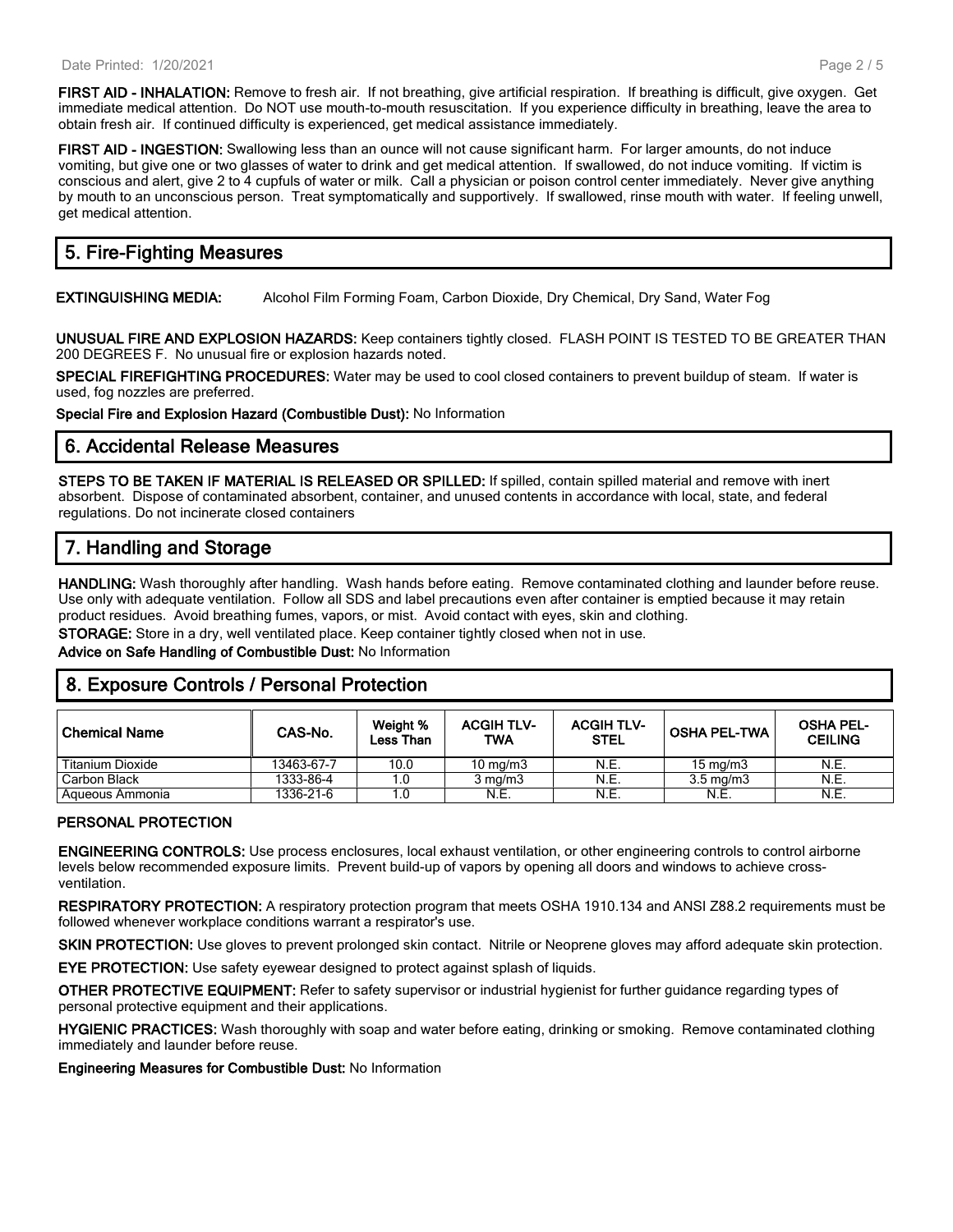# **9. Physical and Chemical Properties**

| Appearance:<br>Odor:<br><b>Specific Gravity:</b><br>Freeze Point, °C:<br><b>Solubility in Water:</b>                        | Liguid<br>Mild<br>1.226<br>N.D.<br>Miscible                                               | <b>Physical State:</b><br><b>Odor Threshold:</b><br>pH:<br>Viscosity:<br>Partition Coefficient, n-octanol/<br>water: | Liguid<br>N.E.<br>Not Determined<br>N.D.<br>N.D. |
|-----------------------------------------------------------------------------------------------------------------------------|-------------------------------------------------------------------------------------------|----------------------------------------------------------------------------------------------------------------------|--------------------------------------------------|
| Decomposition Temp., °C:<br>Boiling Range, °C:<br><b>Flammability:</b><br><b>Evaporation Rate:</b><br><b>Vapor Density:</b> | N.D.<br>100 - 537<br>Does not Support Combustion<br>Slower than Ether<br>Heavier than Air | Explosive Limits, vol%:<br>Flash Point, °C:<br>Auto-Ignition Temp., °C:<br>Vapor Pressure:                           | $2.6 - 12.6$<br>107<br>N.D.<br>N.D.              |

(See "Other information" Section for abbreviation legend)

# **10. Stability and Reactivity**

**Conditions to Avoid:** Avoid excess heat. Keep from freezing.

**Incompatibility:** Incompatible with strong oxidizing agents, strong acids and strong alkalies.

**Hazardous Decomposition:** When heated to decomposition, it emits acrid smoke and irritating fumes.

**Hazardous Polymerization:** Will not occur under normal conditions.

**Stability:** This product is stable under normal storage conditions.

# **11. Toxicological Information**

**EFFECTS OF OVEREXPOSURE - EYE CONTACT:** Irritating, and may injure eye tissue if not removed promptly.

**EFFECTS OF OVEREXPOSURE - SKIN CONTACT:** Low hazard for usual industrial handling or commercial handling by trained personnel.

**EFFECTS OF OVEREXPOSURE - INHALATION:** High gas, vapor, mist or dust concentrations may be harmful if inhaled. Avoid breathing fumes, spray, vapors, or mist.

**EFFECTS OF OVEREXPOSURE - INGESTION:** Substance may be harmful if swallowed.

**EFFECTS OF OVEREXPOSURE - CHRONIC HAZARDS:** Contains carbon black. Chronic inflammation, lung fibrosis, and lung tumors have been observed in some rats experimentally exposed for long periods of time to excessive concentrations of carbon black and several insoluble fine dust particles. Tumors have not been observed in other animal species (i.e., mouse and hamster) under similar circumstances and study conditions. Epidemiological studies of North American workers show no evidence of clinically significant adverse health effects due to occupational exposure to carbon black.

Carbon black is listed as a Group 2B-"Possibly carcinogenic to humans" by IARC and is proposed to be listed as A4- "not classified as a human carcinogen" by the American Conference of Governmental Industrial Hygienists. Significant exposure is not anticipated during brush application or drying. Risk of overexposure depends on duration and level of exposure to dust from repeated sanding of surfaces or spray mist and the actual concentration of carbon black in the formula. Contains Titanium Dioxide. Titanium Dioxide is listed as a Group 2B-"Possibly carcinogenic to humans" by IARC. No significant exposure to Titanium Dioxide is thought to occur during the use of products in which Titanium Dioxide is bound to other materials, such as in paints during brush application or drying. Risk of overexposure depends on duration and level of exposure to dust from repeated sanding of surfaces or spray mist and the actual concentration of Titanium Dioxide in the formula. (Ref: IARC Monograph, Vol. 93, 2010)

**PRIMARY ROUTE(S) OF ENTRY:** Eye Contact, Ingestion, Inhalation, Skin Absorption, Skin Contact

|            | <b>ACUTE TOXICITY VALUES</b> | The acute effects of this product have not been tested. Data on individual components are tabulated below: |             |            |
|------------|------------------------------|------------------------------------------------------------------------------------------------------------|-------------|------------|
| CAS-No.    | <b>Chemical Name</b>         | Oral LD50                                                                                                  | Dermal LD50 | Vapor LC50 |
| 13463-67-7 | <b>Titanium Dioxide</b>      | >10000 mg/kg Rat                                                                                           | 2500 mg/kg  | N.E.       |
| 1333-86-4  | Carbon Black                 | >15400 mg/kg Rat                                                                                           | N.E.        | > mg/L Rat |
| 1336-21-6  | Aqueous Ammonia              | 350 mg/kg Rat                                                                                              | N.E.        | N.E.       |

N.E. - Not Established

# **12. Ecological Information**

**ECOLOGICAL INFORMATION:** Product is a mixture of listed components. No ecotoxicity data was found for this product.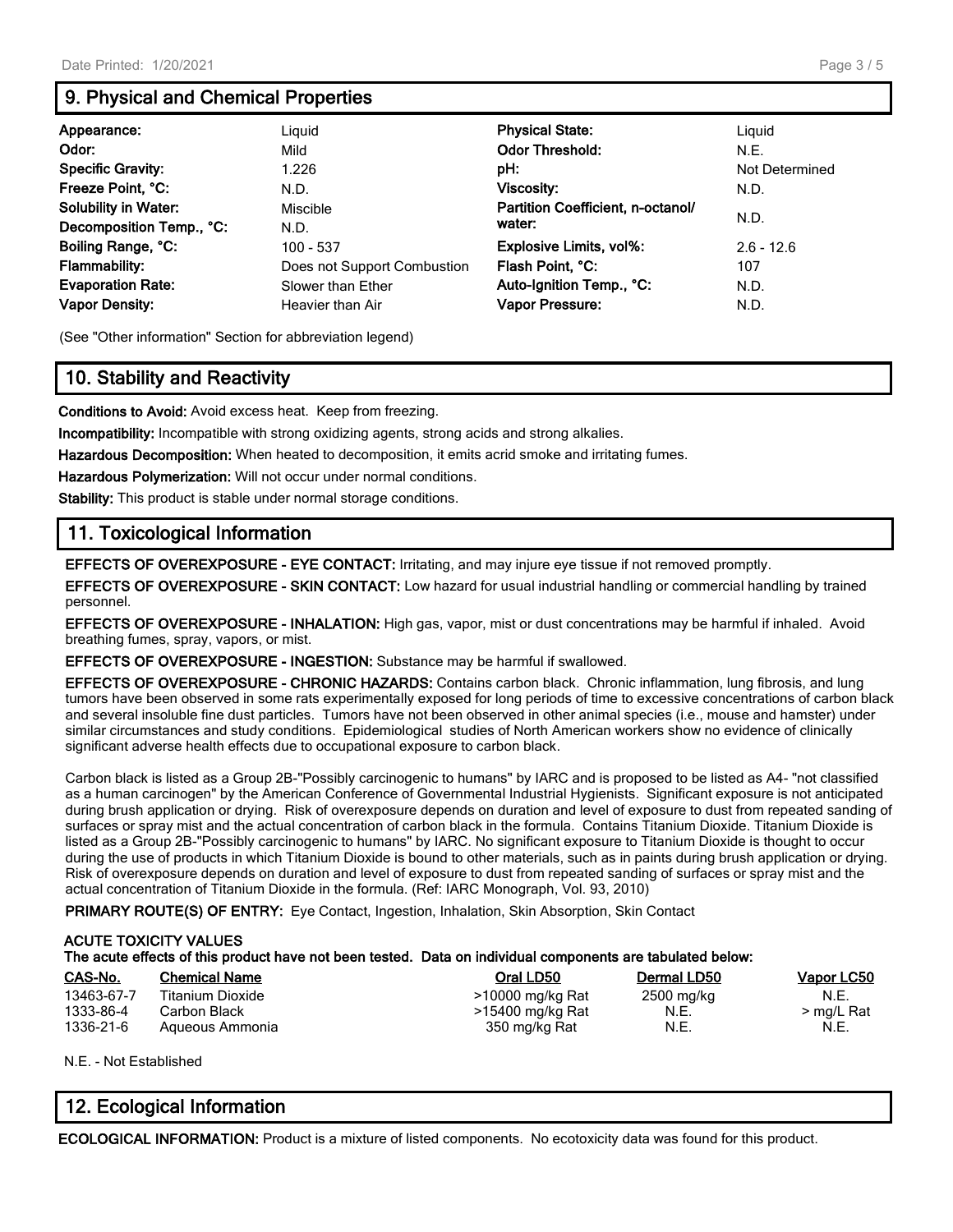## **13. Disposal Information**

**DISPOSAL INFORMATION:** Dispose of material in accordance to local, state, and federal regulations and ordinances.

#### **14. Transport Information**

| <b>UN Number:</b>            | Domestic (USDOT) | International (IMDG) | Air (IATA)    | <b>TDG (Canada)</b> |
|------------------------------|------------------|----------------------|---------------|---------------------|
|                              | N.A.             | N.A.                 | N.A.          | N.A.                |
| <b>Proper Shipping Name:</b> | Not Regulated    | Not Regulated        | Not Regulated | Not Regulated       |
| <b>Hazard Class:</b>         | N.A.             | N.A.                 | N.A.          | N.A.                |
| <b>Packing Group:</b>        | N.A.             | N.A.                 | N.A.          | N.A.                |
| <b>Limited Quantity:</b>     | No.              | No.                  | No.           | No.                 |

# **15. Regulatory Information**

#### **U.S. Federal Regulations:**

#### **CERCLA - SARA Hazard Category**

This product has been reviewed according to the EPA 'Hazard Categories' promulgated under Sections 311 and 312 of the Superfund Amendment and Reauthorization Act of 1986 (SARA Title III) and is considered, under applicable definitions, to meet the following categories:

None Known

#### **SARA Section 313**

This product contains the following substances subject to the reporting requirements of Section 313 of Title III of the Superfund Amendment and Reauthorization Act of 1986 and 40 CFR part 372:

#### **Chemical Name CAS-No.**

Aqueous Ammonia 2002 1336-21-6

#### **Toxic Substances Control Act**

This product contains the following chemical substances subject to the reporting requirements of TSCA 12(b) if exported from the United States:

No TSCA 12(b) components exist in this product.

### **U.S. State Regulations:**

#### **California Proposition 65**

WARNING: **WARNING:** Cancer and Reproductive Harm - www.P65Warnings.ca.gov.